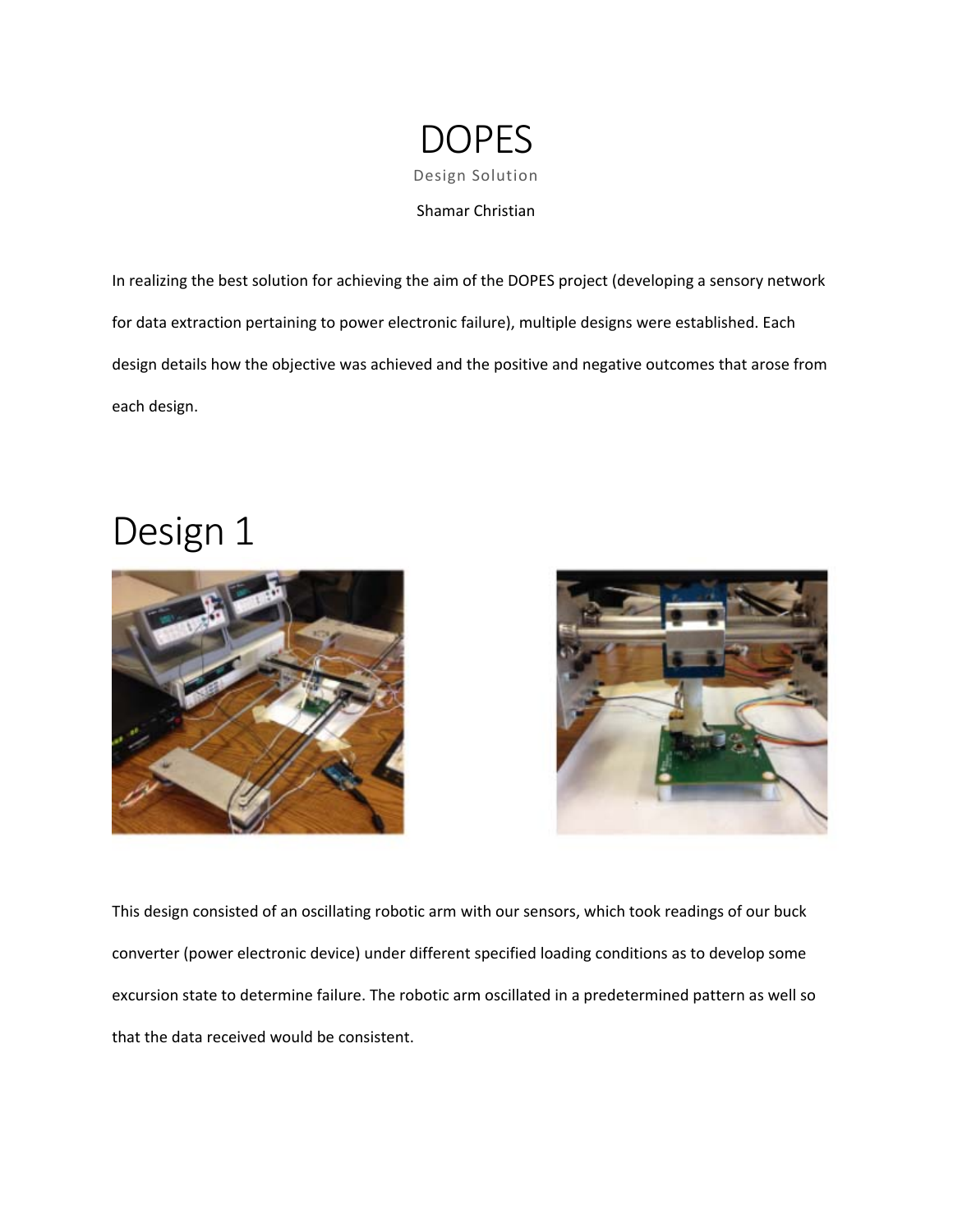Design 1 pros:

1. Reliable – We were always able to obtain somewhat steady data from this setup

Design 1 cons:

- 1. A hassle to setup At times when the board was tested to absolute failure and had to be changed, the process of swapping components always proved to be extremely tedious and meticulous.
- 2. Non-Essential data While there are components that are important in terms of data obtainment, there are also non-essential components and even blank spaces that the robotic arm also scans. This can lead to data confusion which is detrimental to the overall aim of the project.



### Design 2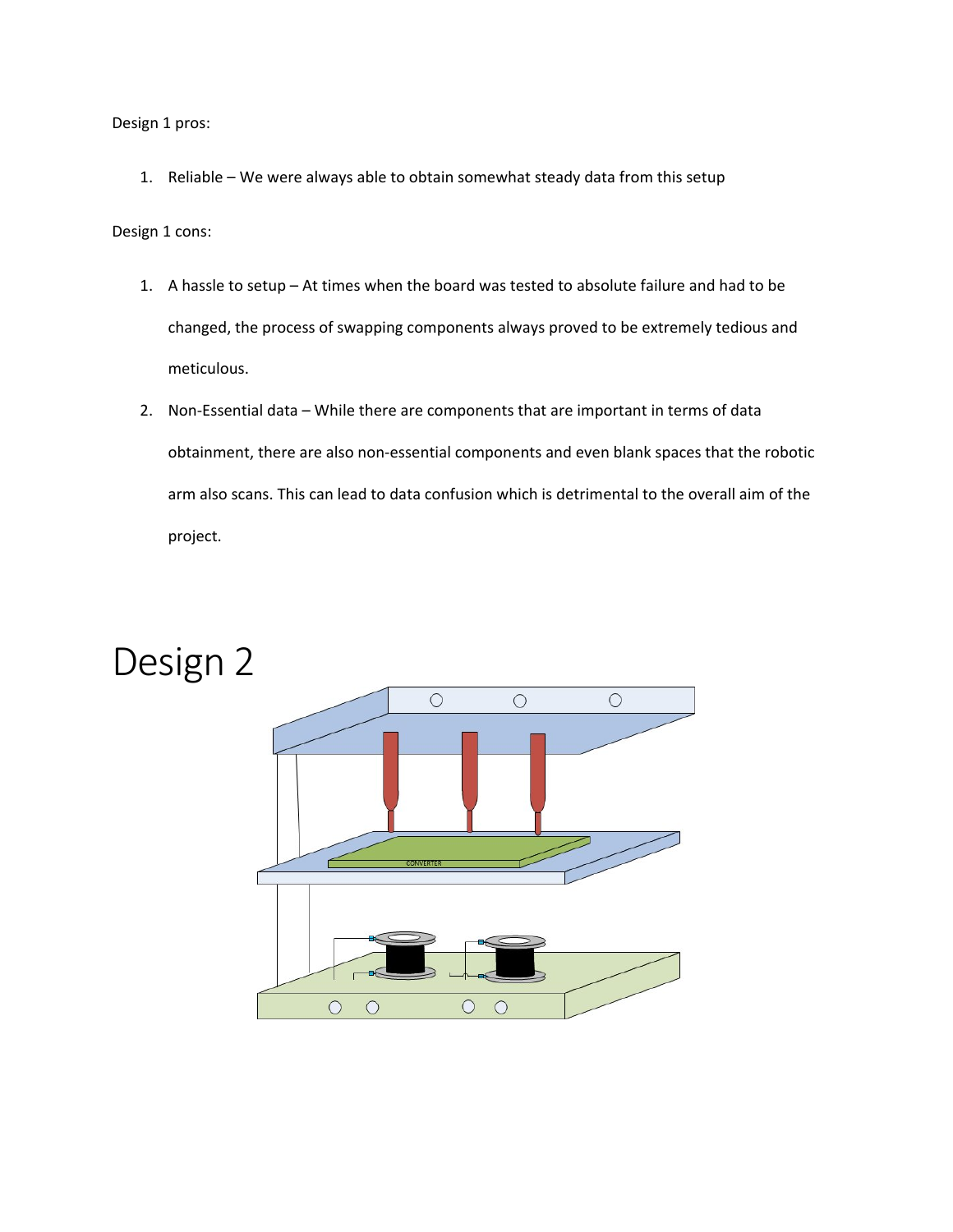This design consisted of a 3D printed table with our buck converter centered and our sensors placed over key components only. The data extraction system was also modified to increase automation.



Sensory Network created for use in Design 2



Filters designed and implemented for use in new data extraction method in Design 2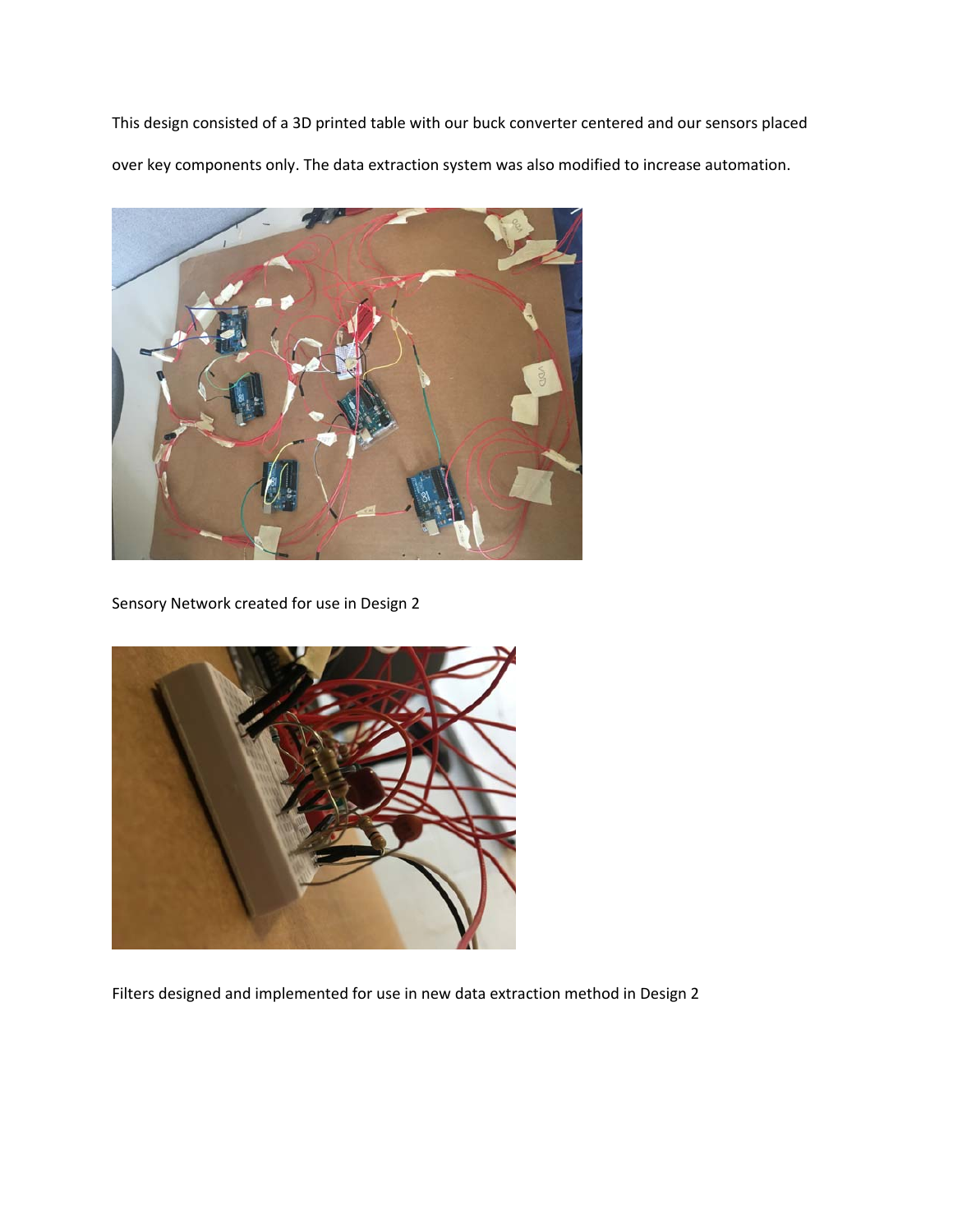

Overall setup of Design 2

Design 2 pros:

- 1. Automation this setup allowed us to run excursion patterns for even longer due to the automated data extraction system,
- 2. Precision because we no longer scanned non essential components, the concentration of the accuracy of our data increased.

#### Design 2 cons:

- 1. Size In moving towards our embedded sensory network goal, design 2 does not provide a great model to reflect our objective
- 2. Board swapping because of how the converter is embedded in the 3d printed structure, it is very difficult to replace it.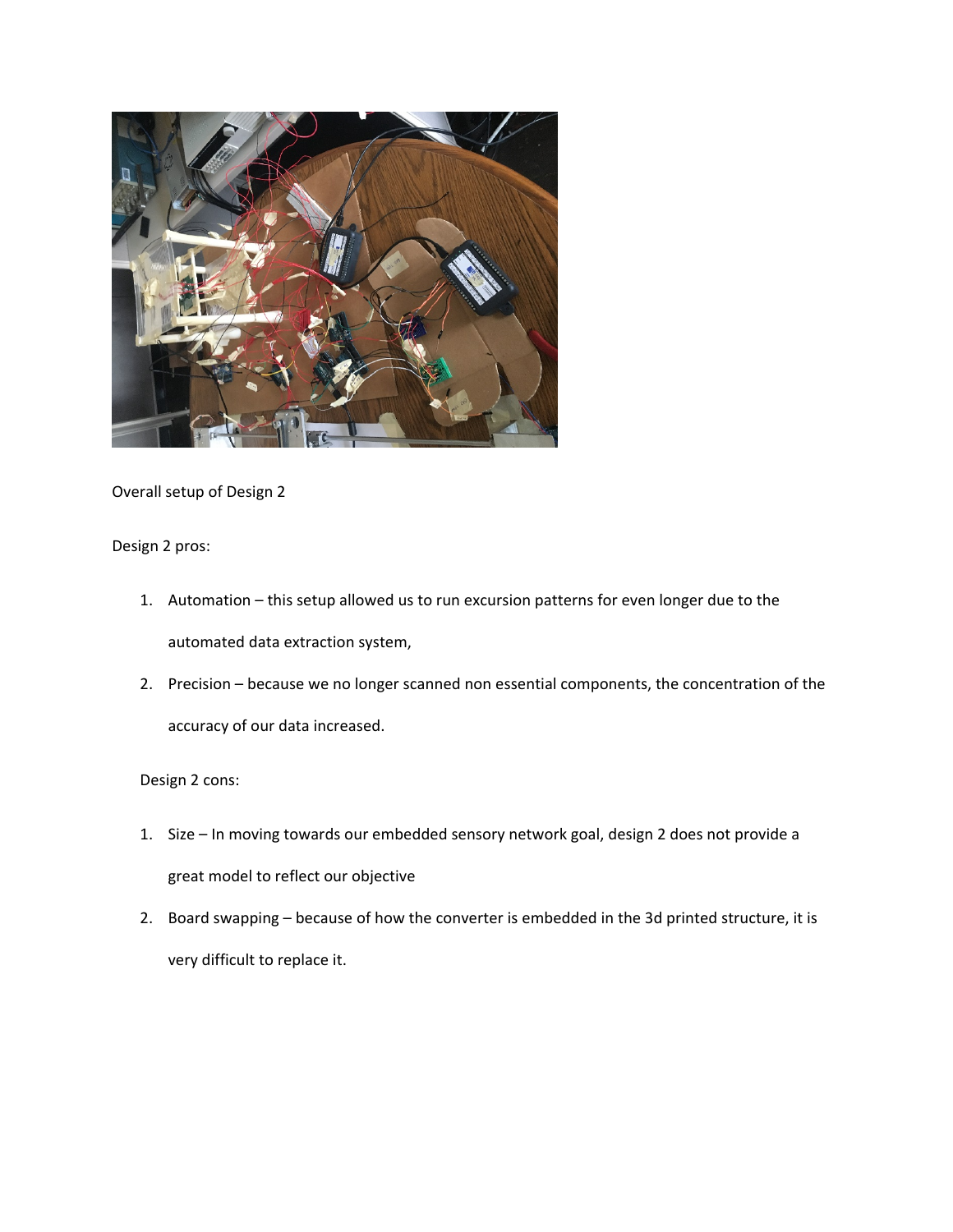# Design 3

This is the current design task of this year's project. The solution generated involves reformulating the buck converter on PCB design software from the design files available. The design modification developed involves orienting the transistors differently and adding pads for the sensors, so that the sensory network can be established. Many routes of PCB trace must also be readjusted in order to cope with the design. At the end of it all, the buck converter should lose no functionality with the modifications we make.